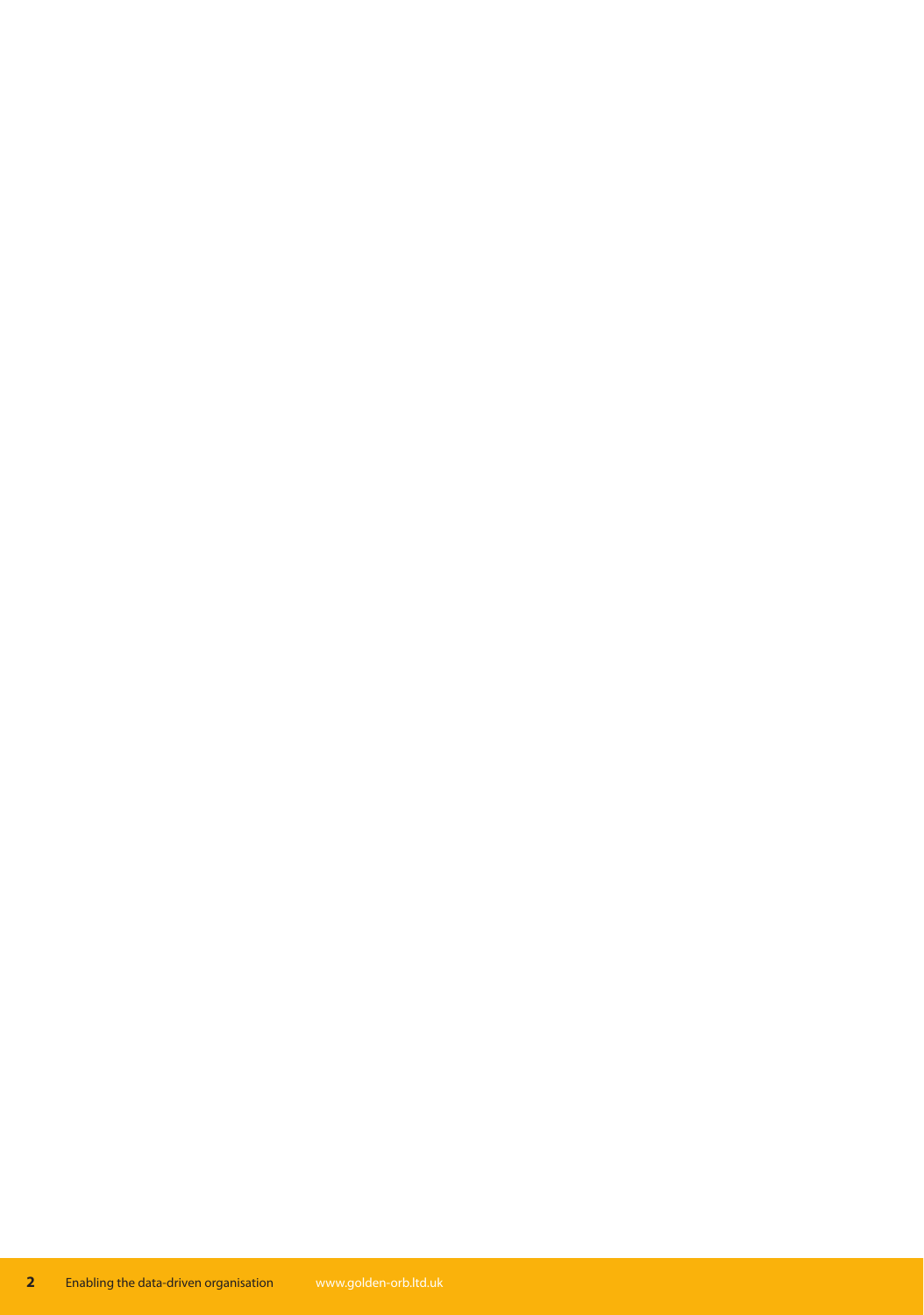### **Contents**

| 1                       | Introduction                                           | 5  |
|-------------------------|--------------------------------------------------------|----|
| $\overline{\mathbf{2}}$ | Prerequisites of a data-driven<br>organisation         | 8  |
| 3                       | Common barriers to the<br>data-driven organisation     | 16 |
| 4                       | Enabling the data-driven<br>organisation - a blueprint | 18 |
| 5                       | About Golden Orb                                       |    |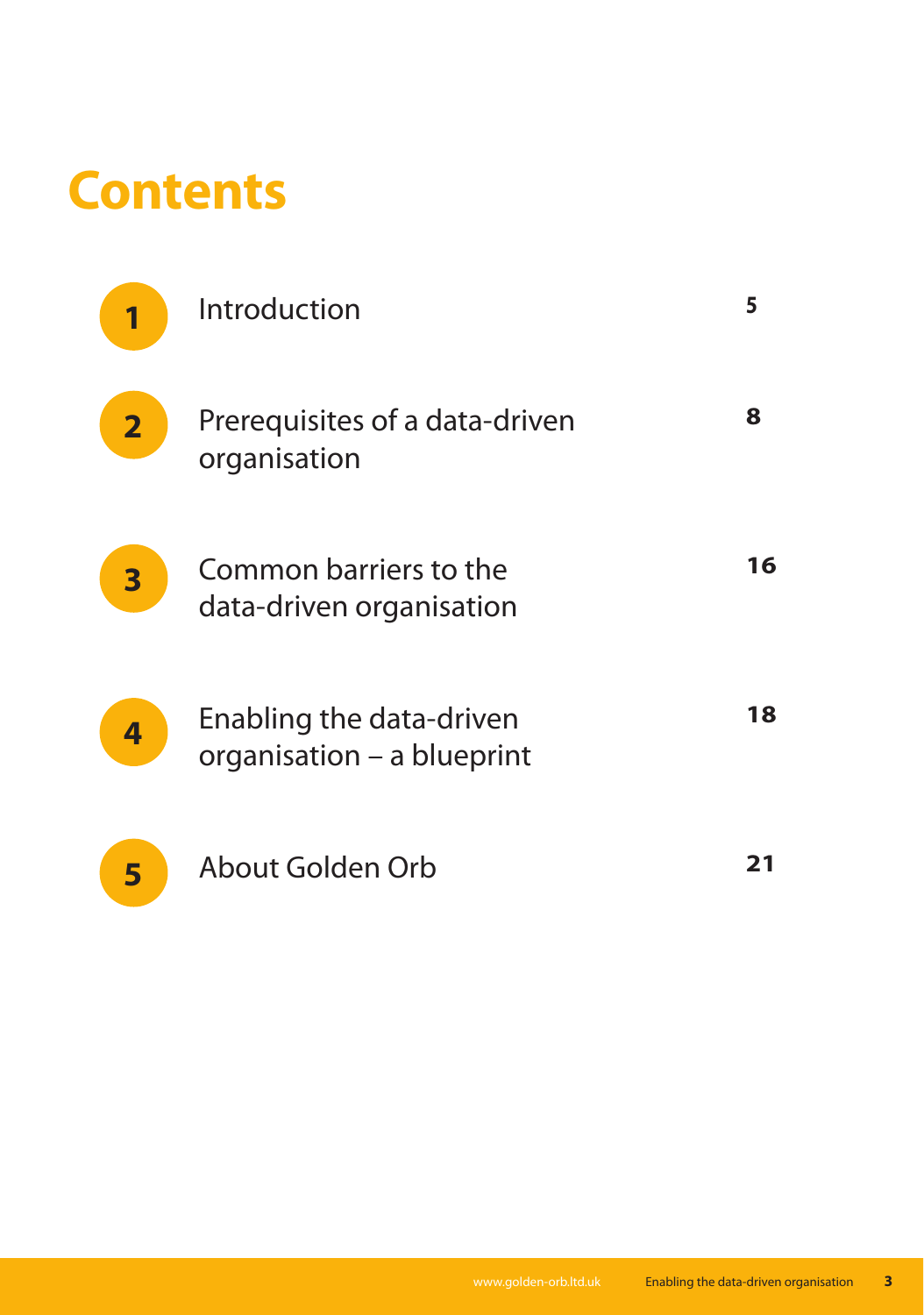**4** Enabling the data-driven organisation www.golden-orb.ltd.uk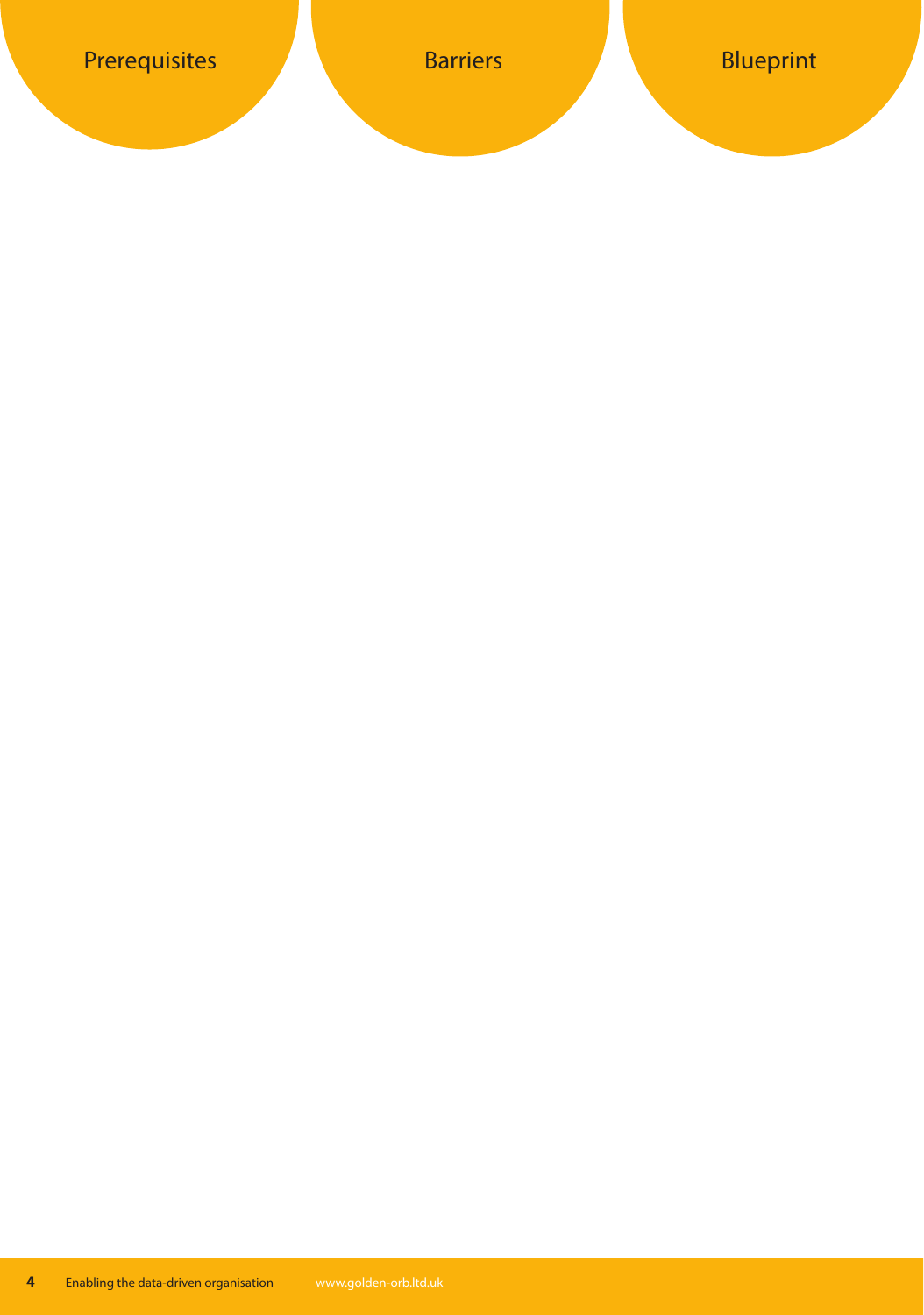#### **Introduction**

#### "All decisions are supported to the fullest extent possible by the relevant facts"

There are companies such as Google for whom data is the real life-blood of their business – the fundamental currency in which they deal. However, the term is much broader than that, encompassing all businesses that endeavour to put hard data, rather than just 'instinct' or 'gut feel' at the heart of their decision-making.

There is nothing wrong with using intuition and experience to guide decisions, particularly in the context of uncertainty about how customers or competitors will respond – the future is unknowable, after all! However, the truly data-driven organisation ensures that all decisions are supported to the fullest extent possible by the relevant facts.

What, after all, is 'experience' if not our own personal synthesis of what we have observed in the past?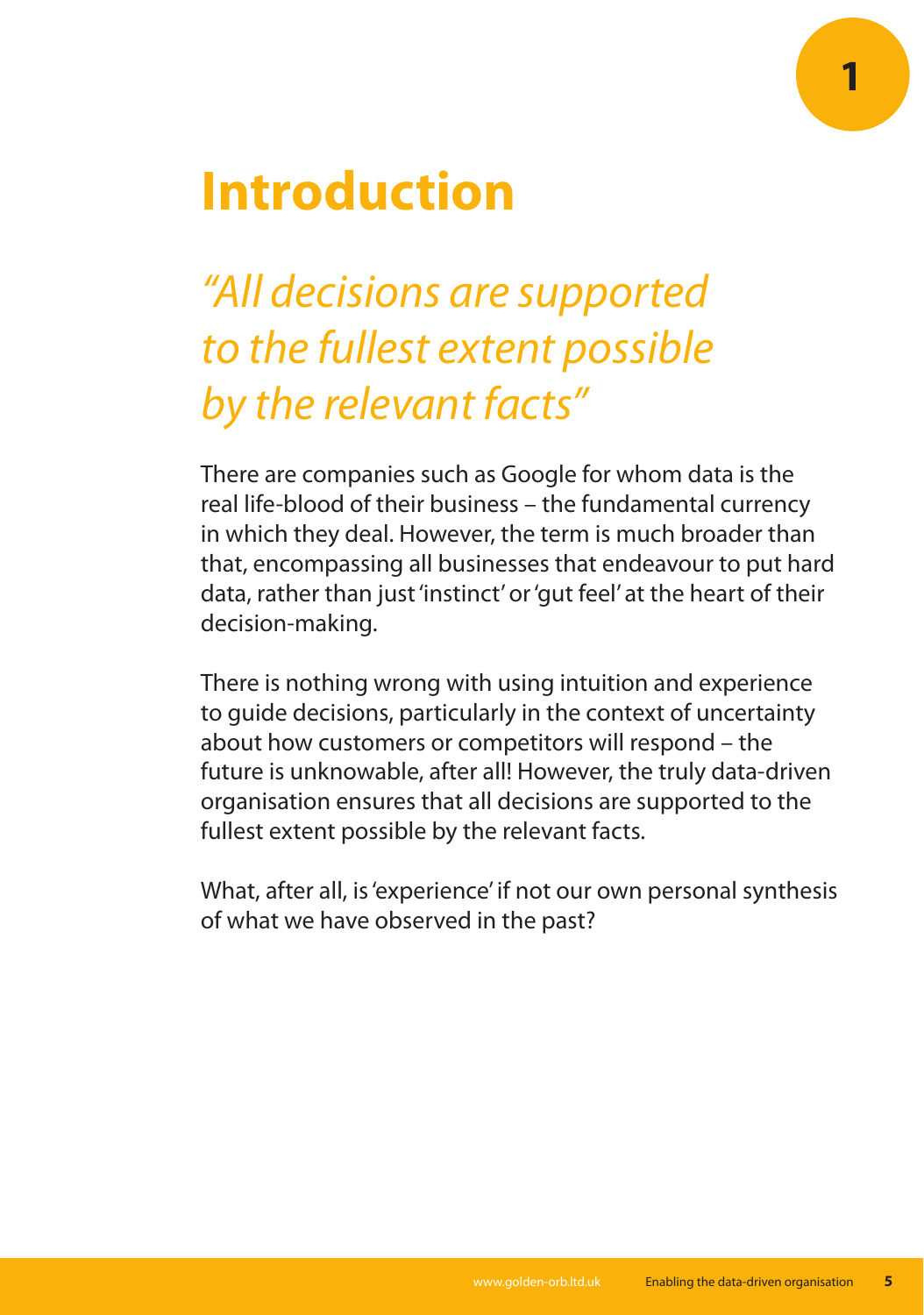#### Impediments to impartial decision-making

#### **The human brain is a remarkable tool – capable of analysing data and rapidly spotting patterns to help guide future decisions.**

However, it has evolved for a very specifc purpose – that of enabling us to survive, not to sell more widgets – and sufers from a number of faws of which we should be aware.

One of these is a tendency to see patterns where none exist – useful for keeping out of danger where a shifting shape in the grass could represent a lurking predator, but less useful when trying to predict the way a market will develop.

In cognitive psychology, this is known as the '**clustering illusion**' – a tendency to consider random clusters or patterns as signifcant – and can, if not moderated by hard data, lead to fawed decisions. Other well-known cognitive biases that impede our ability to take impartial business decisions include:

- **Confirmation bias** the tendency to place more weight on observations that confrm a previous perception
- **Recency bias** a tendency to rely more heavily on recent experiences than older ones
- **Groupthink** (or the bandwagon effect) a tendency to believe things because many others do
- **6 Sampling bias** our brain can only work with the particular set of experiences that it has had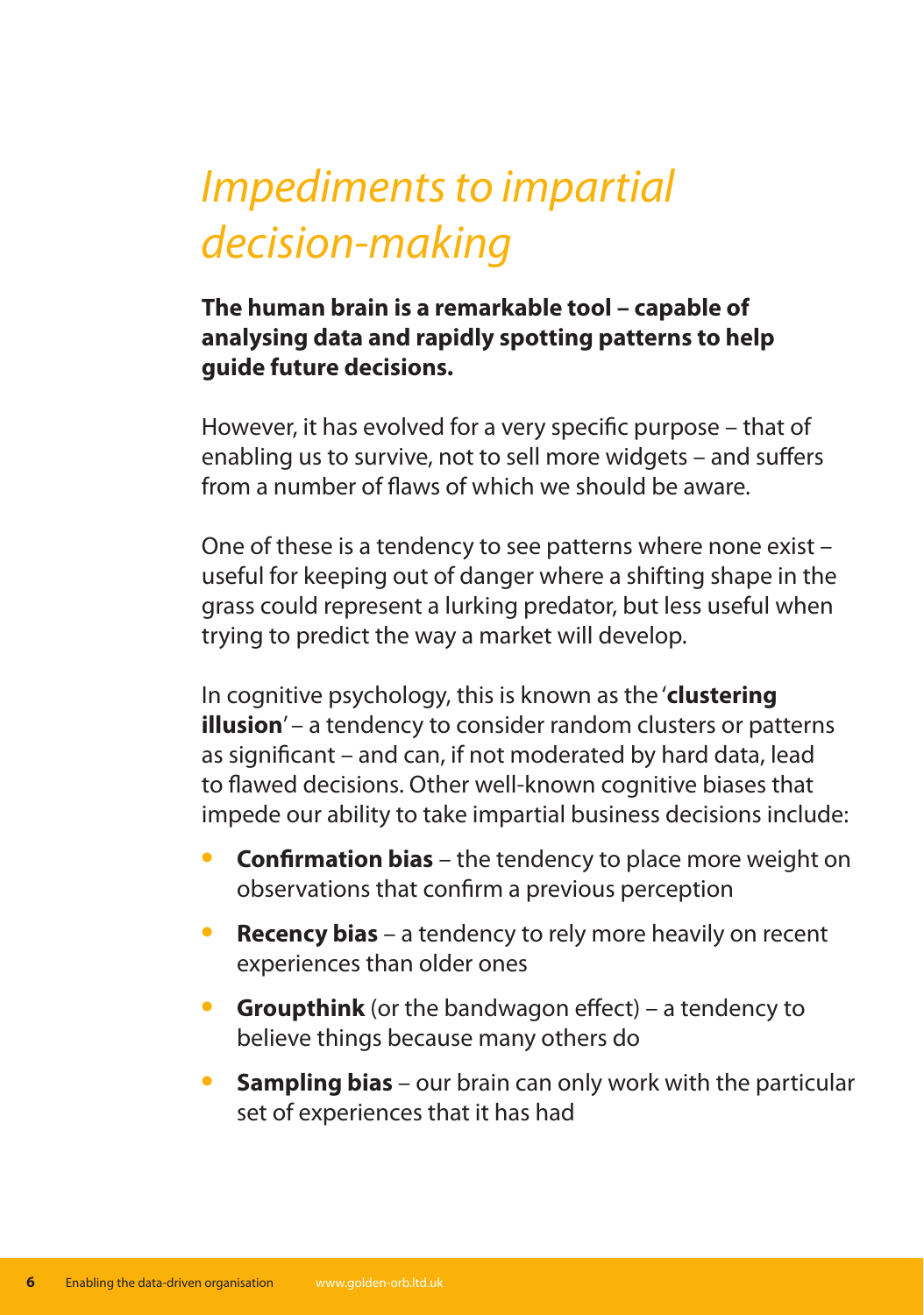Marketing departments exploit these and other welldocumented human foibles to good efect when trying to sell more products. However, we should be aware of the weaknesses, as well as the undoubted strengths, of the human brain when taking decisions and maintain a healthy scepticism about our own ability to be right all the time.

Our defnition of the data-driven organisation is one:

#### **"where everyone who has to take a decision as part of their job has access to the data and tools to enable them to make the best possible choice."**

This is a fairly narrow defnition and falls some way short of describing companies like Amazon that use their data in increasingly creative ways to sell more products. However, it is a useful and practical defnition and one which a number of substantial companies fall short of achieving.

In the following section, we shall examine some of the prerequisites of being a successful data-driven organisation.

Following that, we outline some common scenarios or pitfalls that we have encountered in organisations with which we have worked. Finally, we suggest a set of practical steps toward improving your business's use of data.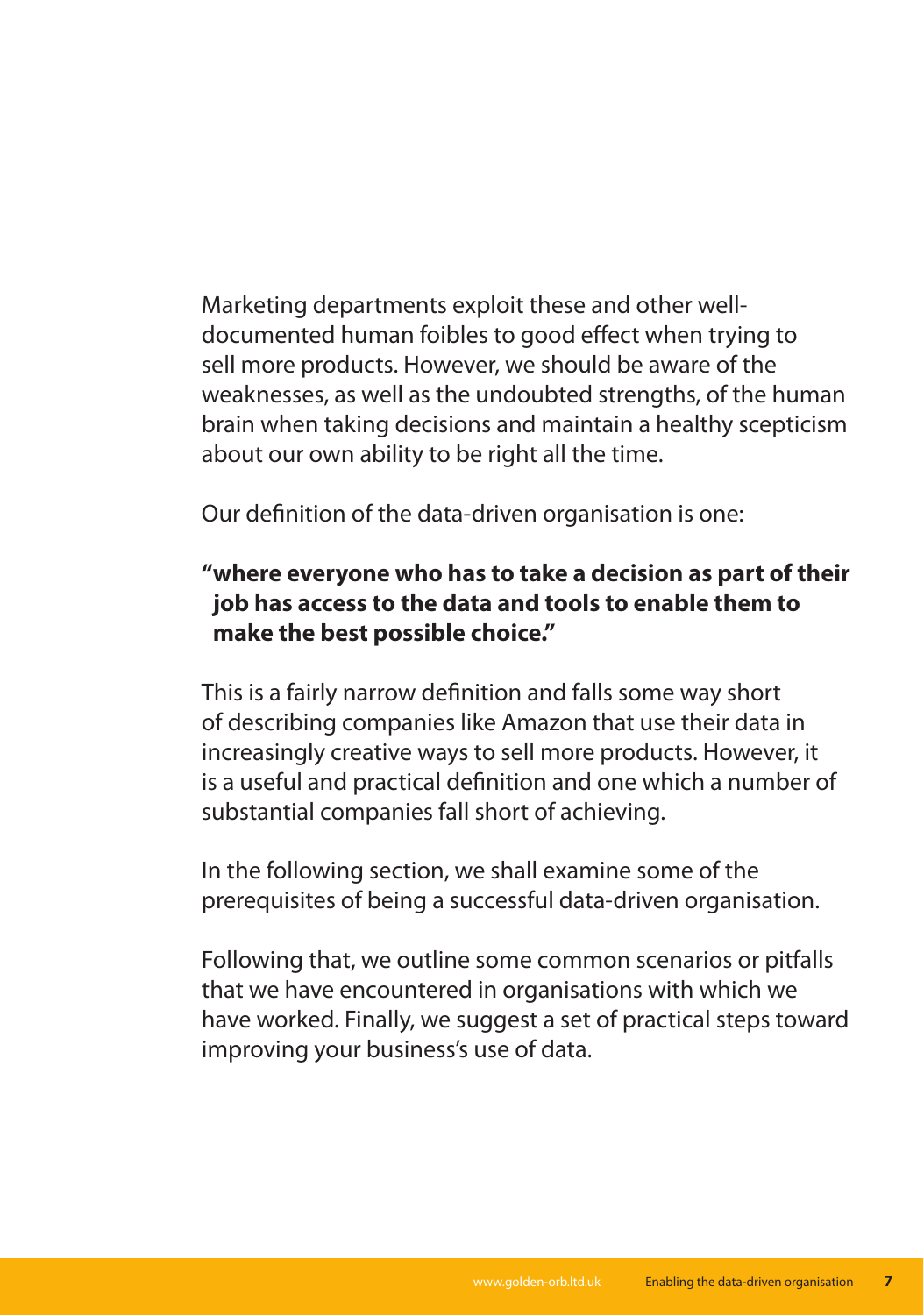### **Prerequisites of a data-driven organisation**

There are four key issues to be considered by the organisation wishing to be more data-driven:

- **t Data availability**
- **t Data quality**
- **t Quality of tools**
- **t User buy-in**

#### Data availability

This means, in the broadest sense, that people needing data on which to base decisions have access to what they require.

In the data-driven organisation, data is like the oil in an engine – that microscopic layer that means the diference between thousands of miles of trouble-free driving and instant and catastrophic engine failure. Like oil in an engine, data needs to be able to flow freely to everywhere that it is needed.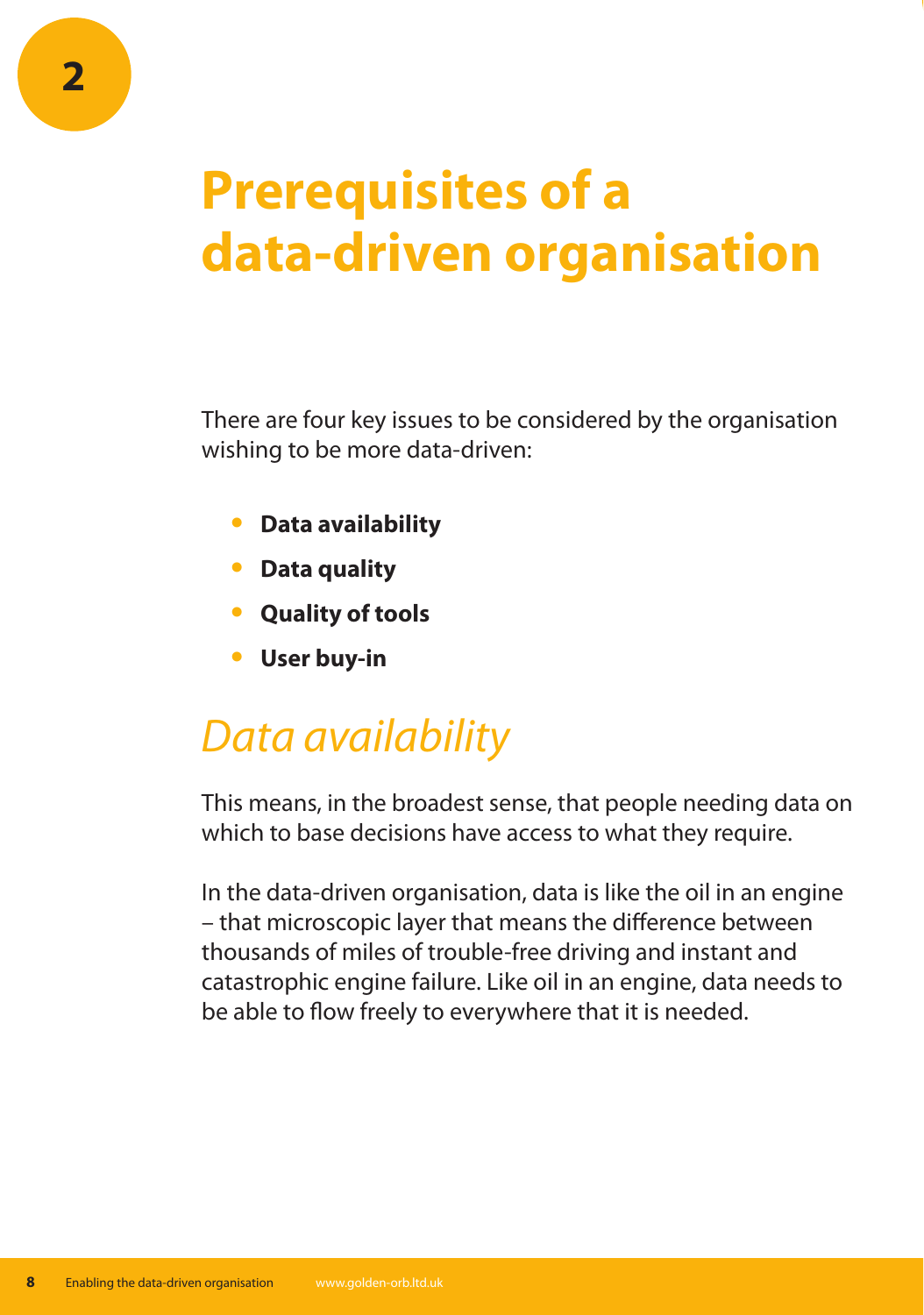This means examining systems and processes:

- Is there a channel to everywhere it is needed?
- **•** Are there any blockages in those channels?
- Are there any minor impediments to easy flow?

An example of a missing channel could be where, for example a company IT department restricts access to data systems, rather than adopting a policy that everything should be available to everyone unless it needs to be restricted.

Blockages occur when someone should have access to the data, but for some reason they can't access it. This could be due to training issues or technical problems which mean that for practical purposes, the data that should be available to someone is not.

Under the minor impediments heading we would include problems with timeliness or completeness of the data, or problems with the delivery tools that mean that only certain numbers or reports can easily be generated.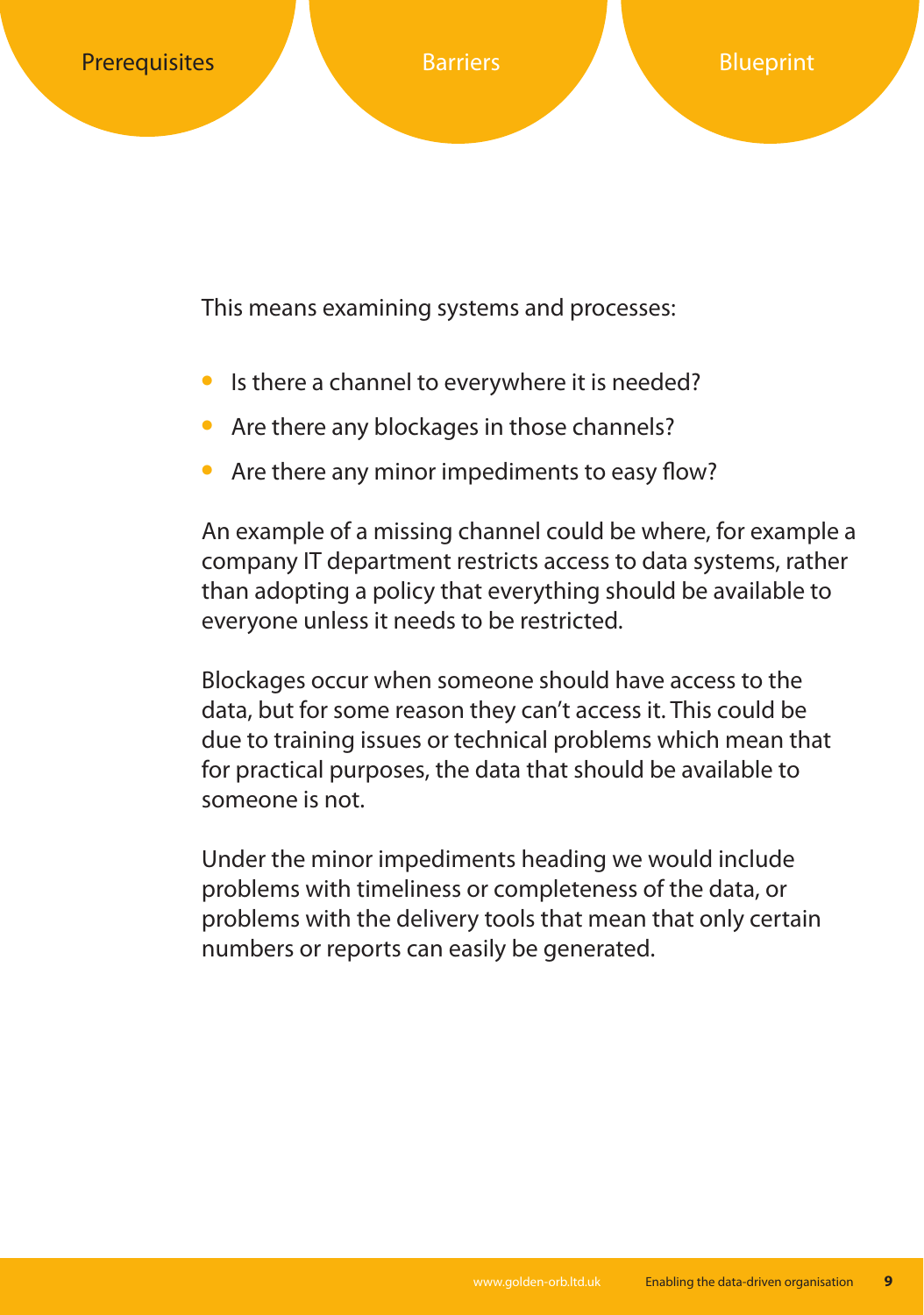#### Data quality

This is a huge topic and encompasses many diferent issues. However broadly speaking this is not primarily about 'wrong data'. It is true that the old maxim of 'garbage in – garbage out' is even more relevant in this age of increasing data reliance, and some of your data will undoubtably be wrong.

The bigger problem by far, though, is not incorrect data but inconsistent or incompatible data due to perfectly valid diferences in approach or purpose and sloppy use of language. This is particularly pertinent as an organisation becomes more data-driven and starts to share more of its data between departments and markets.

Take, for example, the term 'revenue' as applied to a particular time period.

The term seems innocuous enough, but on closer examination it is capable of any one of a multitude of diferent interpretations, depending on the purpose for which it has been collected: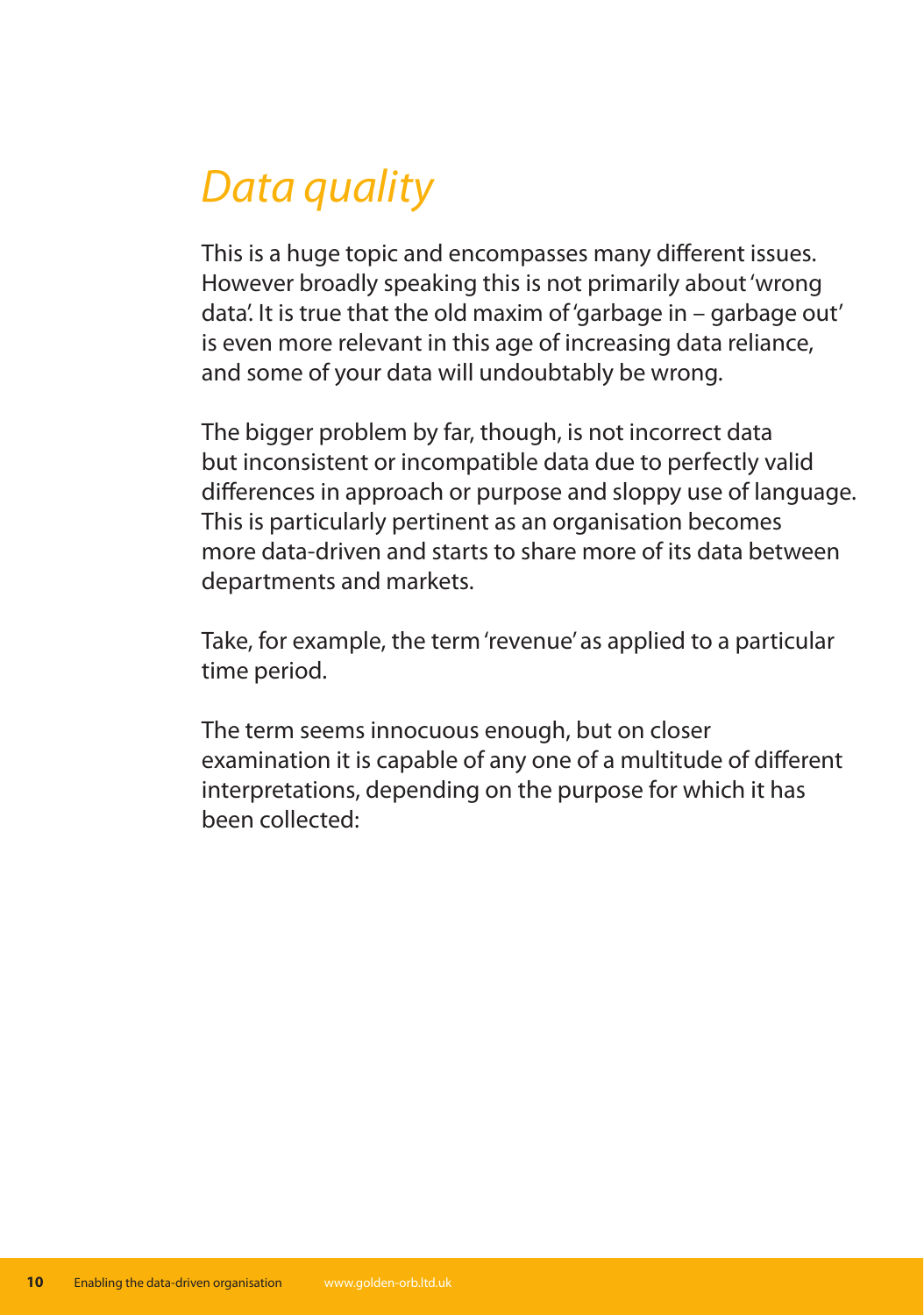- **t** Do we mean net or gross of discounts? If net, do all departments take the same approach to which discounts/ rebates should be netted off revenue, rather than being treated as a cost?
- **•** Net or gross of VAT/sales taxes?
- **•** Are we referring to the value of goods ordered, invoiced or despatched in the specifed period? Or are we talking about cash actually received? All of these numbers can be diferent.
- **t** How about refunds? Are they taken out of revenue or as a cost? Are they applied to the period in which the refund was paid, or retrospectively back to the order that was refunded?
- **t** Customer sales (EPOS) or warehouse withdrawals or ex-factory sales?
- **•** How are errors handled? Is revenue adjusted retrospectively or not?
- **What currency are the numbers expressed in? If converted** from a foreign currency, was it converted at the rate prevailing at the time or some other rate?

The point is that none of these diferent approaches is incorrect, and there are perfectly valid reasons why a particular department or sales organisation might wish to quote revenue (or other measures) on a particular basis which meets their needs.

For as long as the data was not shared outside that department or market, that did not cause any problems – everyone understood what 'revenue' meant and there was no need for clarifcation.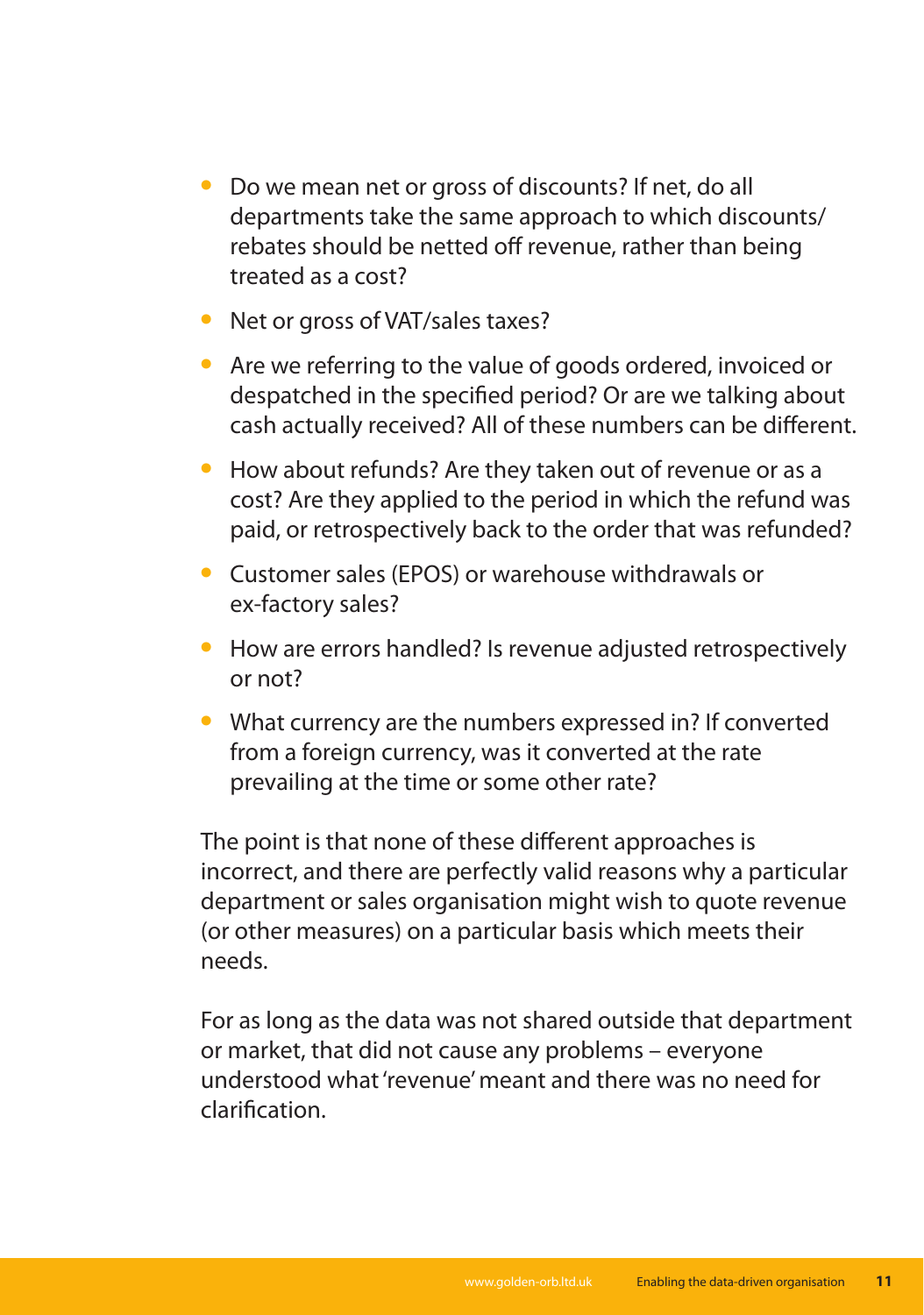For example, a Finance department typically deals in hard cash and would not dream of recognising revenue until it has been invoiced, as their numbers have to tie in with the company accounts which are typically prepared on that basis.

Marketing or Sales, however, deal in customer behaviour and are interested in what they have sold. Therefore, they might wish to record the ordered revenue as soon as the order has been placed. If there is a signifcant lag before invoicing, their measure of revenue will thus be diferent from, and allocated to a diferent time period from, that of Finance.

Cancelled orders in the marketing world will adjust the revenue retrospectively, whereas for fnance any refunds will show when issued.

So, although none of these diferent approaches to revenue is necessarily 'wrong', it is a huge source of confusion, and can lead to all sorts of problems down the line if it is not addressed early on. It is practically impossible to run a company if you cannot get a single consistent view on a number as basic as your revenue.

And, although the numbers may not be 'wrong' in themselves, they can lead to bad decisions if the observer is not clear about what they are saying. Using one measure and thinking it is a diferent one, calculating derived measures from two base measures that are not calculated in the same way, or comparing two measures (budget and actual, say) that are not trying to report the same thing: these are all sources of genuine bad decision-making.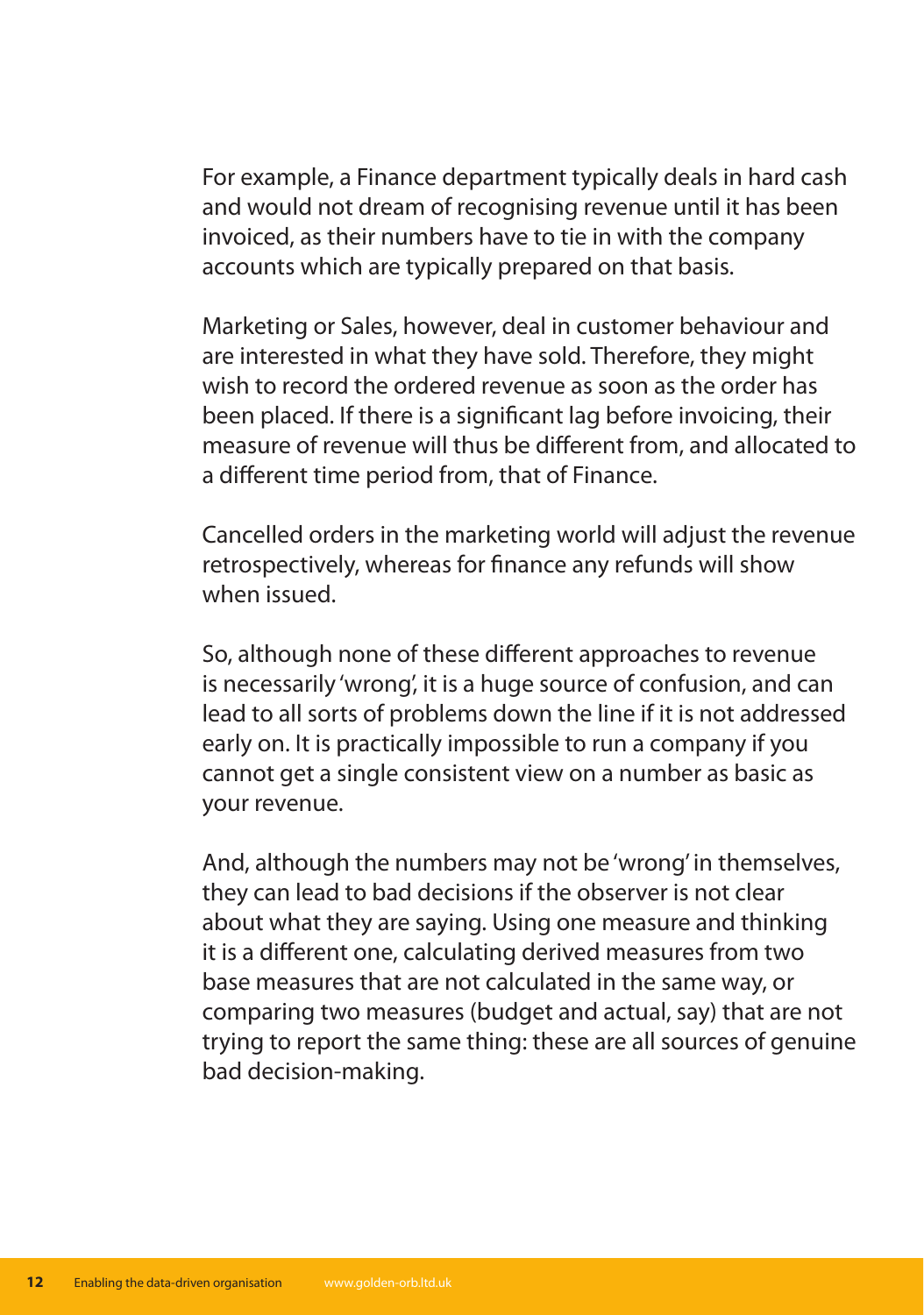The key conclusion here is that many 'data quality' issues in organisations of a reasonable size are not really about bad data, so much as inconsistent data due to diferences in approach. The best way to address these sorts of issues is to apply clarity of thought and a fair deal of painstaking hard work to identify problems and come up with solutions. Simply adopting a clear and consistent approach to naming measures in all tools and reports will address a good 50% of potential problems.

Having said that, there will undoubtedly be some issues to do with 'dirty' data in your organisation. The chief culprits are:

- **•** Free text entry for data that should really be from a choice list
- **•** Systems that allow manual alteration of data in the raw tables, breaking the design
- **•** The lack of a single version of master reference data, such as product attributes
- **•** Information which people were required to enter, but which was never used in the past. There would have been no motivation to get the inputs right.

Again, the solution to these problems lies more with careful analysis than clever programming. Once the problems and their causes have been identifed, the solution is often relatively straightforward – although back-populating data that has been incorrect for years can be difficult, or impossible.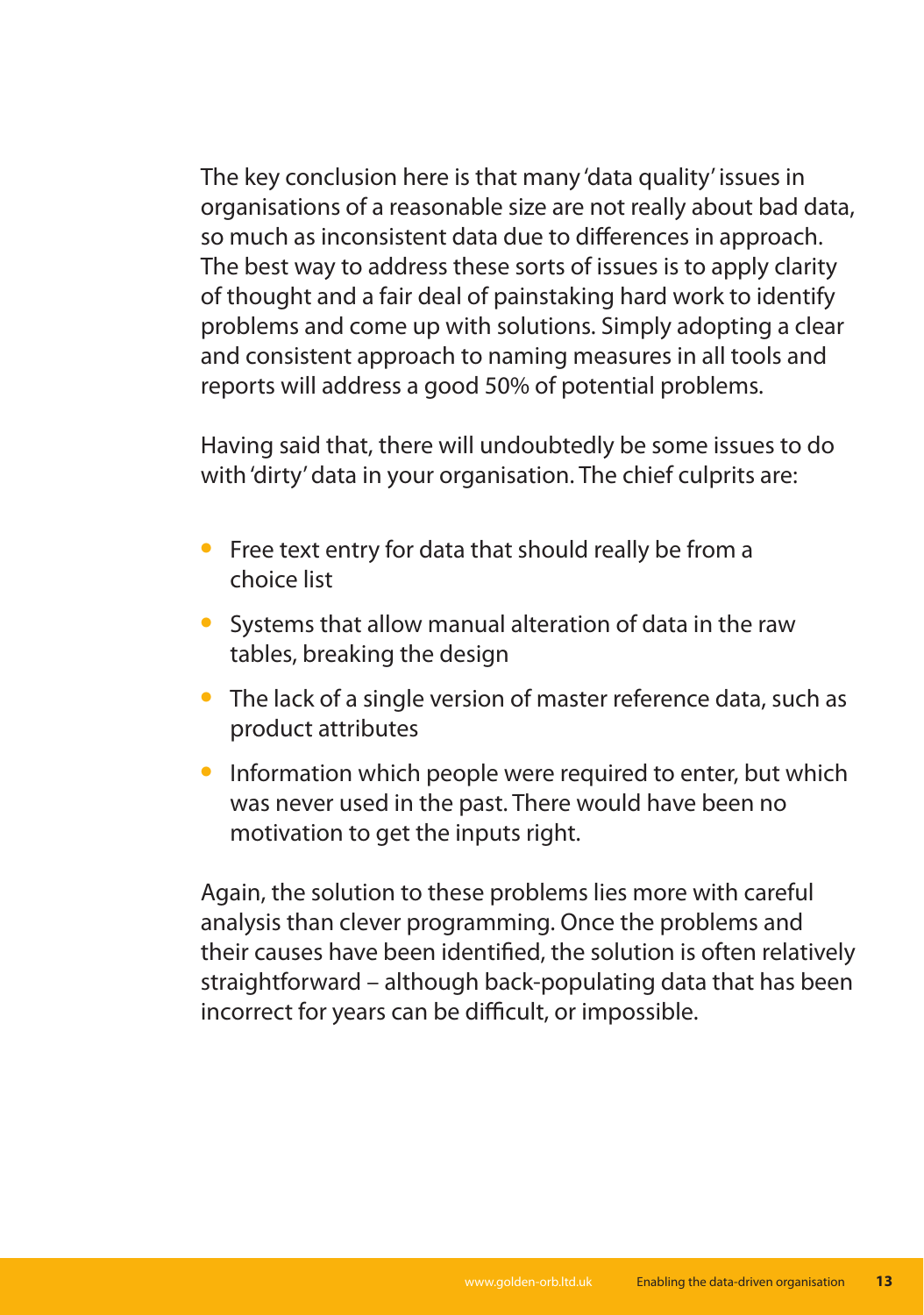#### Quality of tools

We should assume that availability of data implies some sort of a delivery mechanism. However, the fexibility and ease of use of that delivery mechanism can have a big impact on the amount of value that an organisation can derive from its data.

There are three main types of tools to consider:

- **Reporting** the ability to get at the numbers quickly and easily. Should be powerful, fexible and fast.
- **Visualisation** it is true that a picture 'paints a thousand words'. Although a straightforward tabular report might be fne for standard weekly reporting, a graph is much the best way of quickly identifying trends, making patterns stand out, or for clearing out random noise in the data.
- **Analytical tools** not for everyone, but companies have much more data available than the human brain can readily comprehend. A good graphical visualisation tool can help people to understand the numbers, but powerful statistical techniques can uncover hidden patterns and turn thousands of data points into a small number of actionable facts.

**It is not the goal of this paper to promote specifc technologies, platforms or reporting tools. However, in the truly data-driven organisation, we believe that every decision-maker should have access to the data and reporting tools that they need to perform their job efectively.**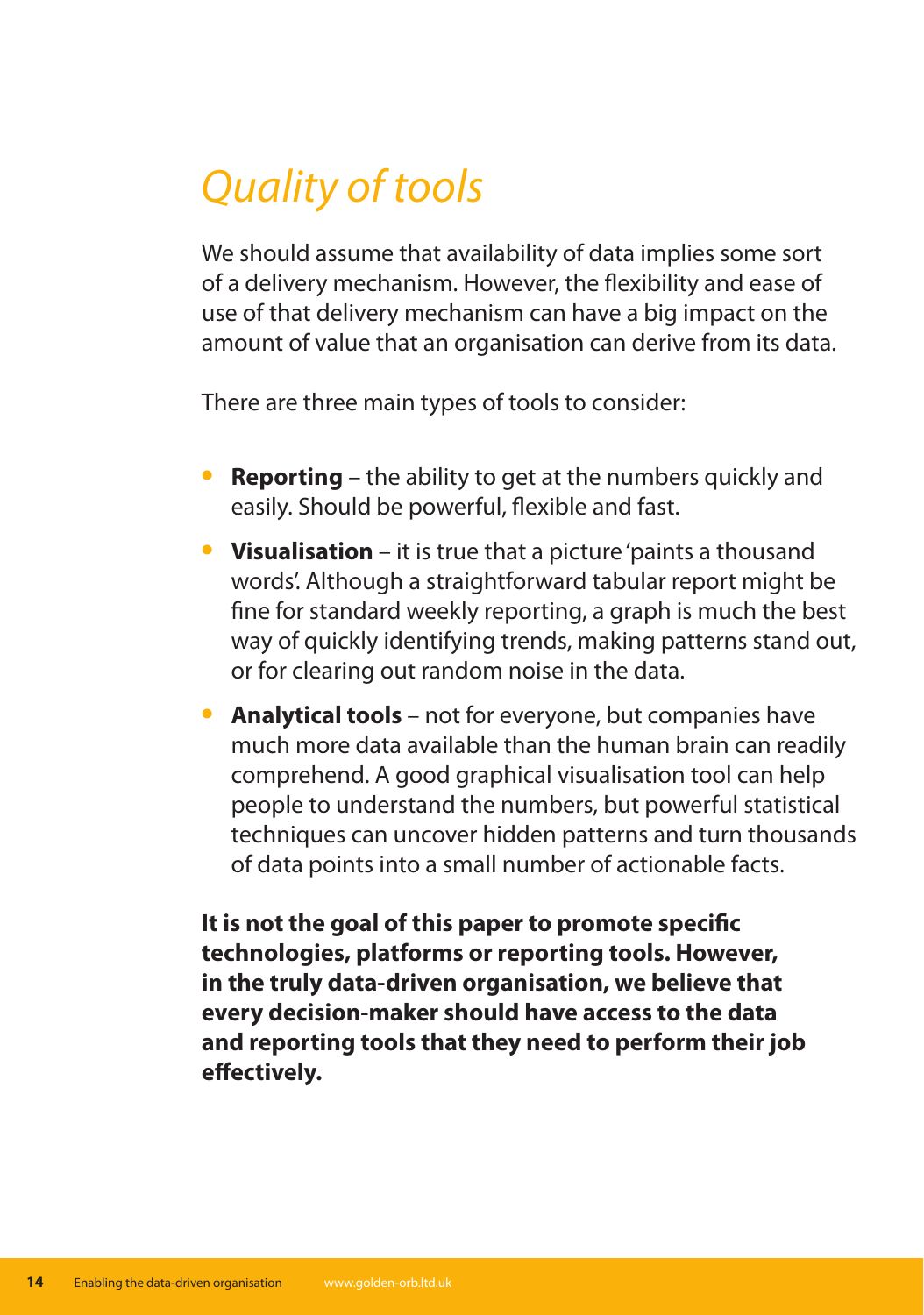Everyone with any kind of a strategic or planning role needs access to some sort of a visualisation tool, and the business needs a number of experts with specialised analytical tools and skills to enable them to make sense of the huge quantities of data being generated every day.

#### User buy-in

Finally it is essential not to neglect the importance of user buyin – a fundamental and often neglected part of becoming truly data-driven.

You can provide your employees with high-quality data and good quality tools, but if they fundamentally believe that their own experience is of greater value, they will not pay them more than lip service.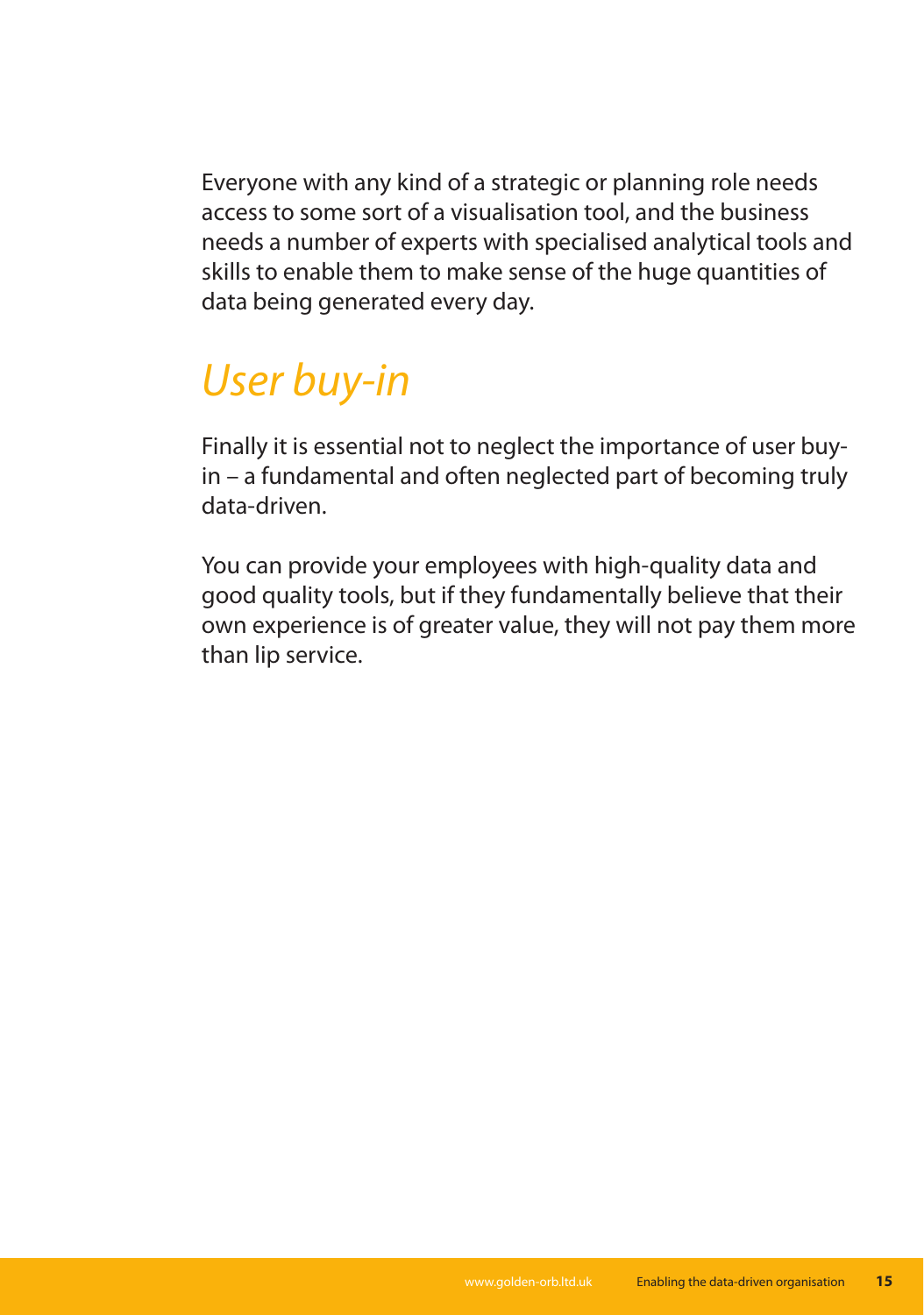### **Common barriers to the data-driven organisation**

In our work with businesses, both large and small, we have encountered a number of recurring situations that impede the free flow of information around the organisation. We have characterised these in the following list of problems, which may well strike a chord:

- **The silo problem**. Data tends to live in silos within the organisation – typically within certain departments or systems. Finance has fnance data, marketing has marketing data, operations have operational data and no-one has the complete picture. Departments are unwilling to share their data and are reluctant to trust other people's data.
- **The gatekeeper problem.** Even within a department, access to data (beyond the standard weekly sales reports etc.) has to go through a certain individual or team who have the necessary access rights, tools or skills. This approach will always be a bottleneck to the data-driven organisation.
- **The Excel problem.** Excel is a fantastic tool for analysis, but not good as a repository of key company data, particularly if it needs to be shared.
- **The IT problem.** Data is seen as an 'IT' issue, rather than as a business resource. This can manifest itself as IT feeling they own the data and restricting access, or as other departments not taking ownership of or responsibility for their own data.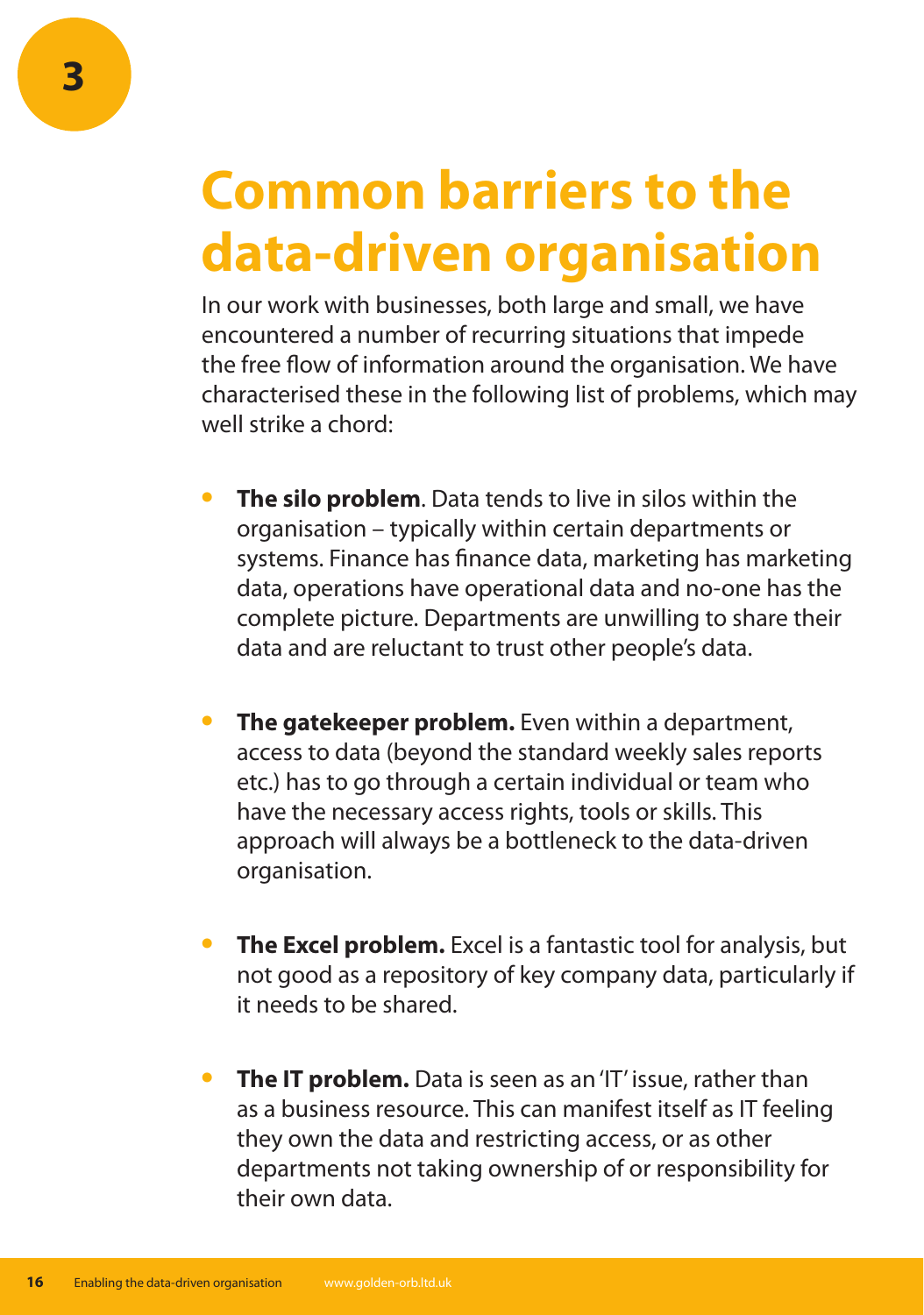

- **The parallel universes problem.** Marketing, finance, supply chain and customer services all make their own projections of future sales. None trusts the projections of the other departments so each use their own. This results in the company operating in a series of parallel universes which all represent one possible version of the future.
- **The Promised Land problem.** There are plans in the pipeline to implement an all-singing, all-dancing new data warehouse as part of, say, a roll out of SAP or Business Objects etc. Typically this has a very grandiose title such as 'Project Krypton'. The stock response to data problems is 'Just wait – it will be OK once Project Krypton comes along'. The truth is that software is very rarely the solution to anything on its own.

These grand projects very rarely deliver as much or as quickly as they are expected to and, to the extent that they do deliver, it is because the project team has done the hard work of identifying and addressing the sorts of data issues highlighted above. That means that they are rarely a good reason not to address data problems now – any work done should beneft the project.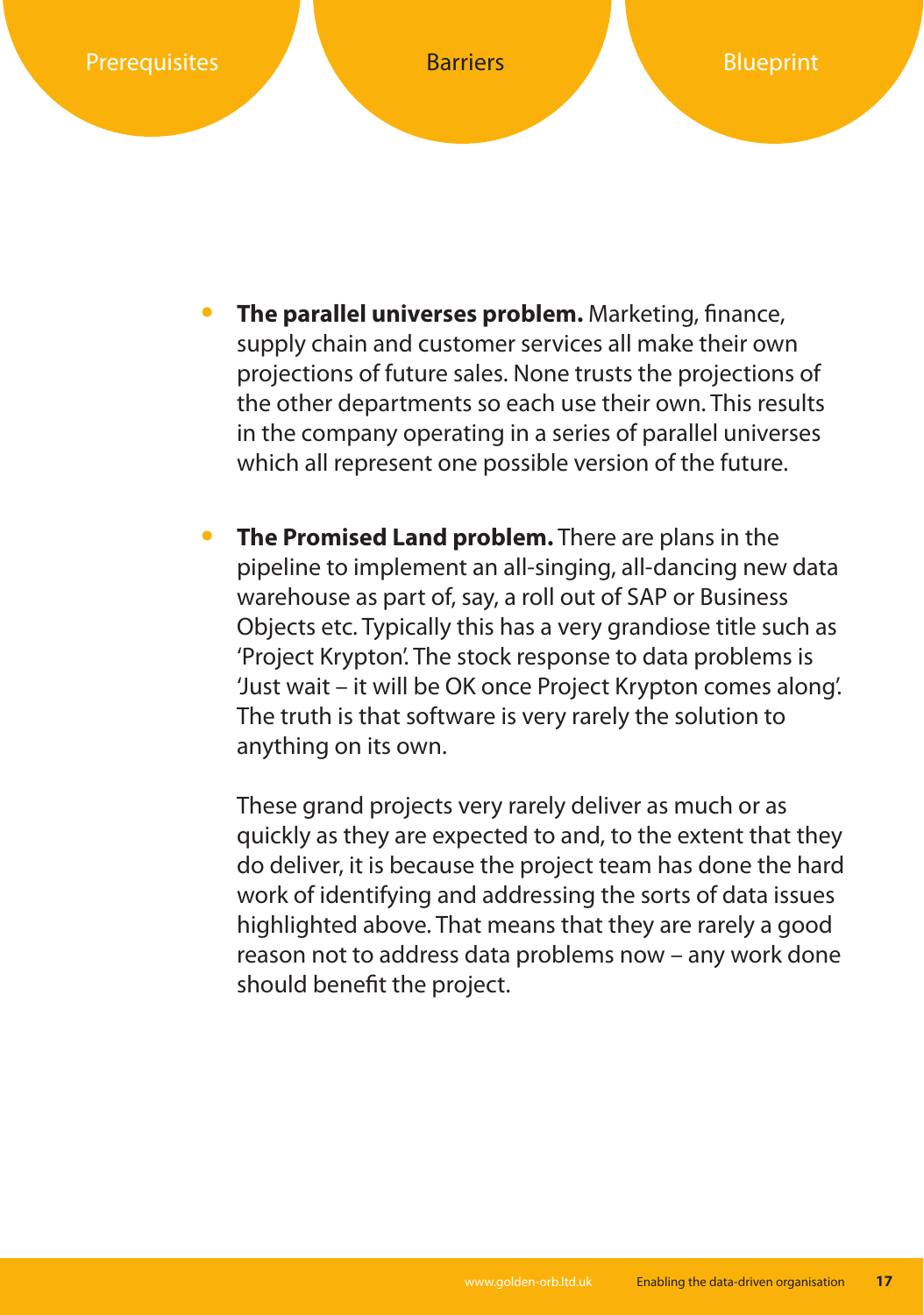## **Enabling the data-driven organisation – a blueprint**

So, what sorts of attributes tend to characterise the data-driven organisation? What steps can organisations take to become truly data-driven?

- **Top management involvement.** First and foremost, this is a cultural change that has to be driven from the top. Otherwise any initiatives will be piecemeal and half-hearted and people will feel justifed in ignoring them.
- **A principle of openness.** Rather than adopting an approach of only allowing access to certain data and systems, the principle should be that everyone has access to everything unless there are reasons to restrict them. By all means take steps to prevent access by, for example, contractors working on-site, but employees should have as wide access to business data as possible. That way, they will feel engaged, and the business should beneft from having more eyeballs and brains looking at its data.
- **High-level ownership.** Someone should have overall responsibility for the availability of data and tools within the business: someone whose job it is to care when the numbers are wrong or inconsistent, and who has the clout to sort it out.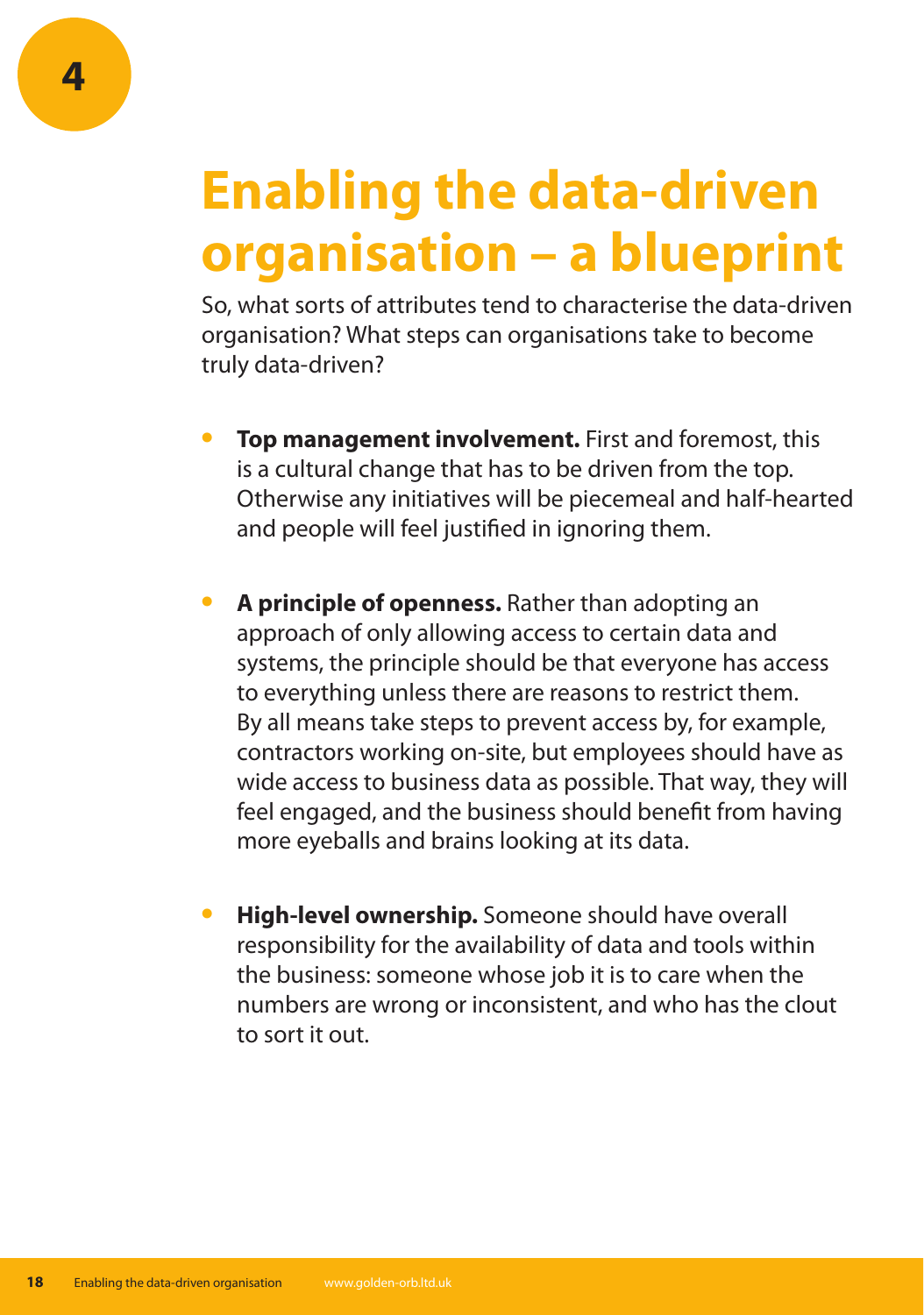

- **t A business, not an IT resource.** Business data is a hugely valuable resource that belongs to the business as a whole. Treating it as a purely IT issue, simply because it is stored in computers, is like delegating responsibility for the company's fnances to the bank that holds the bank account.
- **Excel is a spreadsheet, not a database.** Don't rely on Excel as your primary planning or reporting tool. It is great for crunching numbers, trying out 'what-if' scenarios and even creating reports. However, if you want everyone in the business to be working off the same data, you need a database.
- **Don't rely on computers.** On the other hand, don't imagine that simply installing another computer system is the answer. Most companies have more than enough databases and reporting tools and installing yet another one is unlikely to solve any problems in itself.

Data-enabling an organisation is 90% cultural change and hard work, and 10% about what systems you have. Before investing a lot in a new computer system, be sure you understand why your current systems could not be adapted to display all the data you need, and what specifcally the new system is bringing that is not available to you now.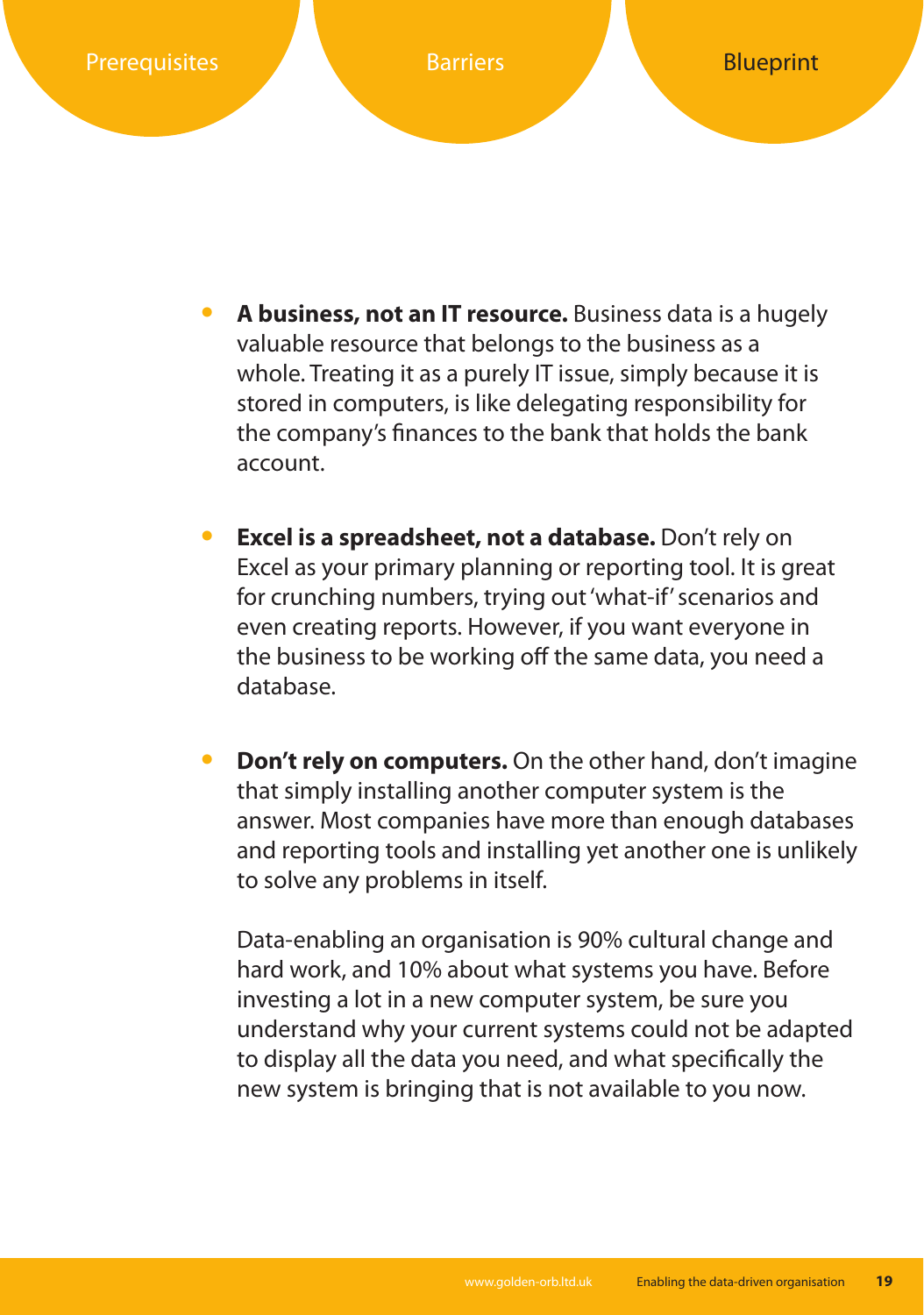**Keep at it!** All new systems and cultural changes encounter resistance and have teething problems. Any project to bring the company's data together and make it available will have its share of difficulties and sceptics. There will be people who say the numbers are 'wrong' or, more vaguely, that they 'don't trust' the numbers in the system.

As part of the cultural transformation required to become a data-driven organisation, this sort of language must be considered unacceptable. If numbers are wrong, they must be fxed; if right, people must use them. The company is investing time and money in making data available, and it cannot tolerate vague talk of 'problems' with the data.

Above all, our conclusion is that enabling the data-driven organisation is primarily a business, not an IT task. It really is not rocket science – the biggest hurdles are generally cultural, rather than technical.

In these days of powerful databases, cheap storage and ubiquitous networking, it is time for businesses to reclaim their data and insist on universal access.

#### **Then all businesses can be truly data-driven.**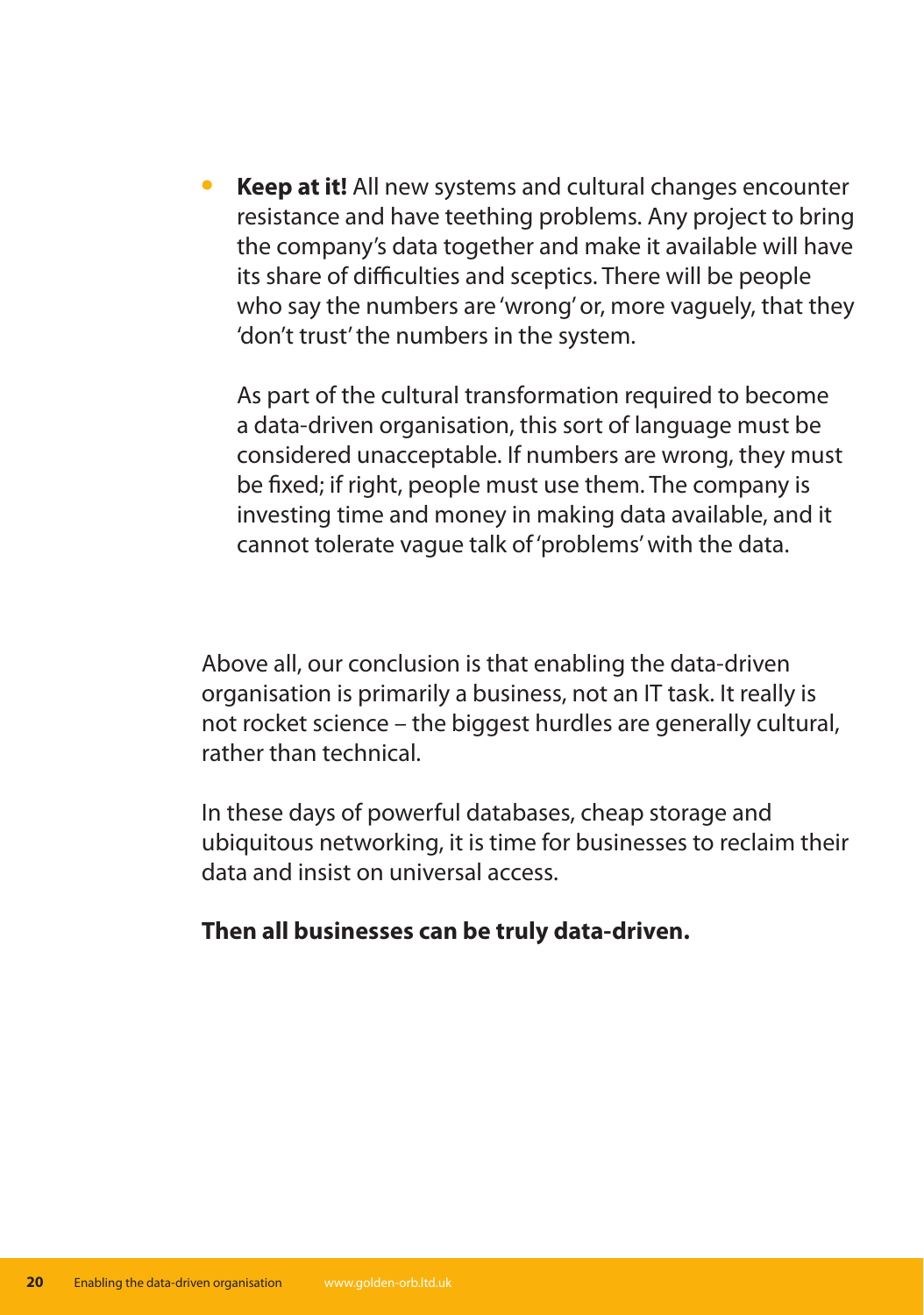### **About Golden Orb**

#### **Golden Orb is a UK-based management consultancy specialising in using computer technology to solve complex business problems.**

Our main business is undertaking data analysis and developing bespoke business software for analytical and modelling applications. Industries served in recent years include FMCG, Direct Marketing, Financial Services, Healthcare and Consumer Electronics but our techniques are applicable across a wide range of industries and functions.

Whether your budget is £2,000 or £200,000 we aim to help you improve the use of your data and maximise the return on your investment.

**To fnd out more, please get in contact with Terry Hogan on 01784 818 049 or email enquiries@golden-orb.ltd.uk.**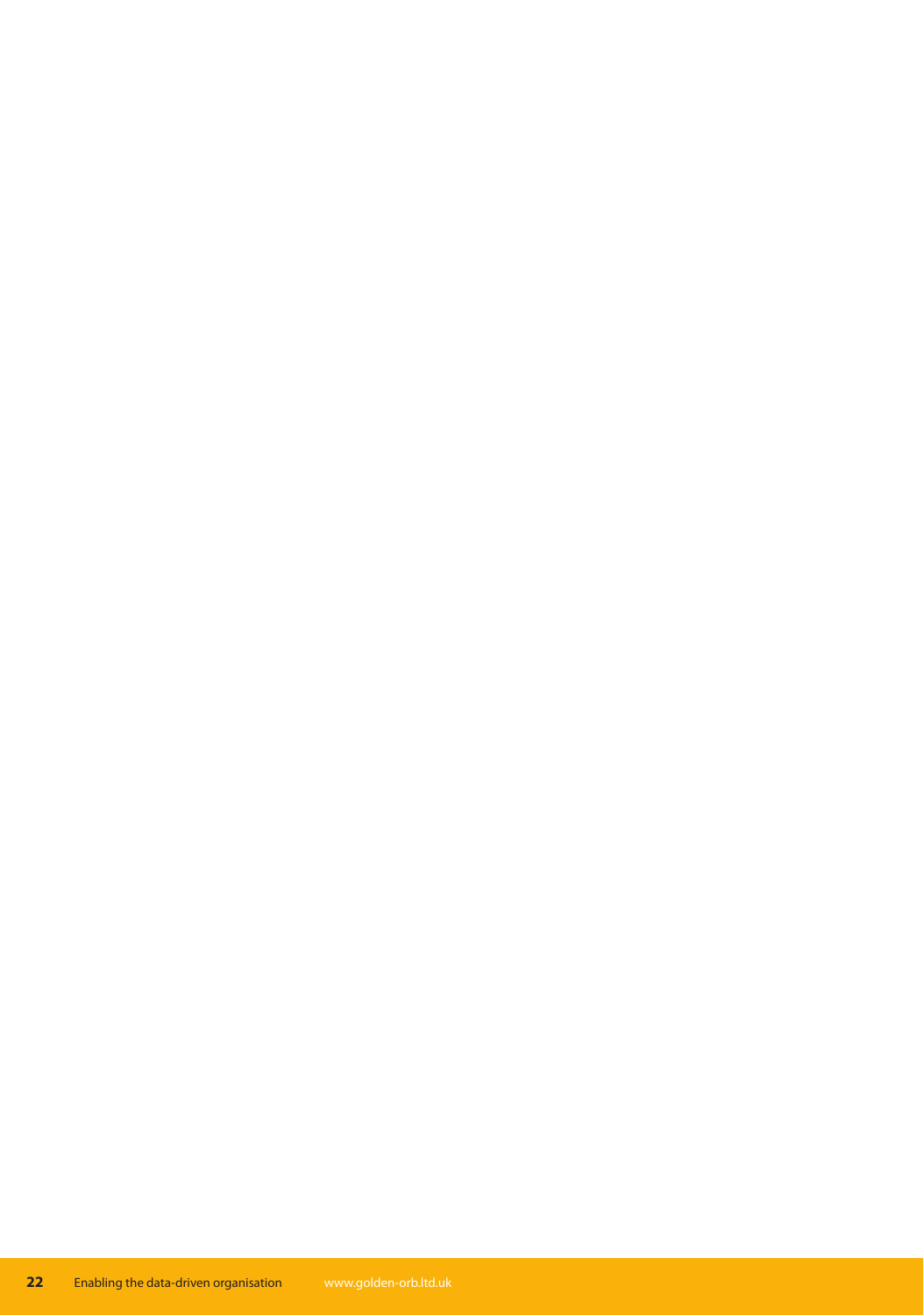

#### Business Analytics

Gain insights from past performance to help plan for the future. Essential for direct marketing, fnance and risk management.



#### Software Development

Bespoke systems to improve your performance and productivity. Practical solutions responding to your business needs.



#### Mathematical Modelling

Improved models and forecasts. Key to managing inventory and developing realistic business plans.